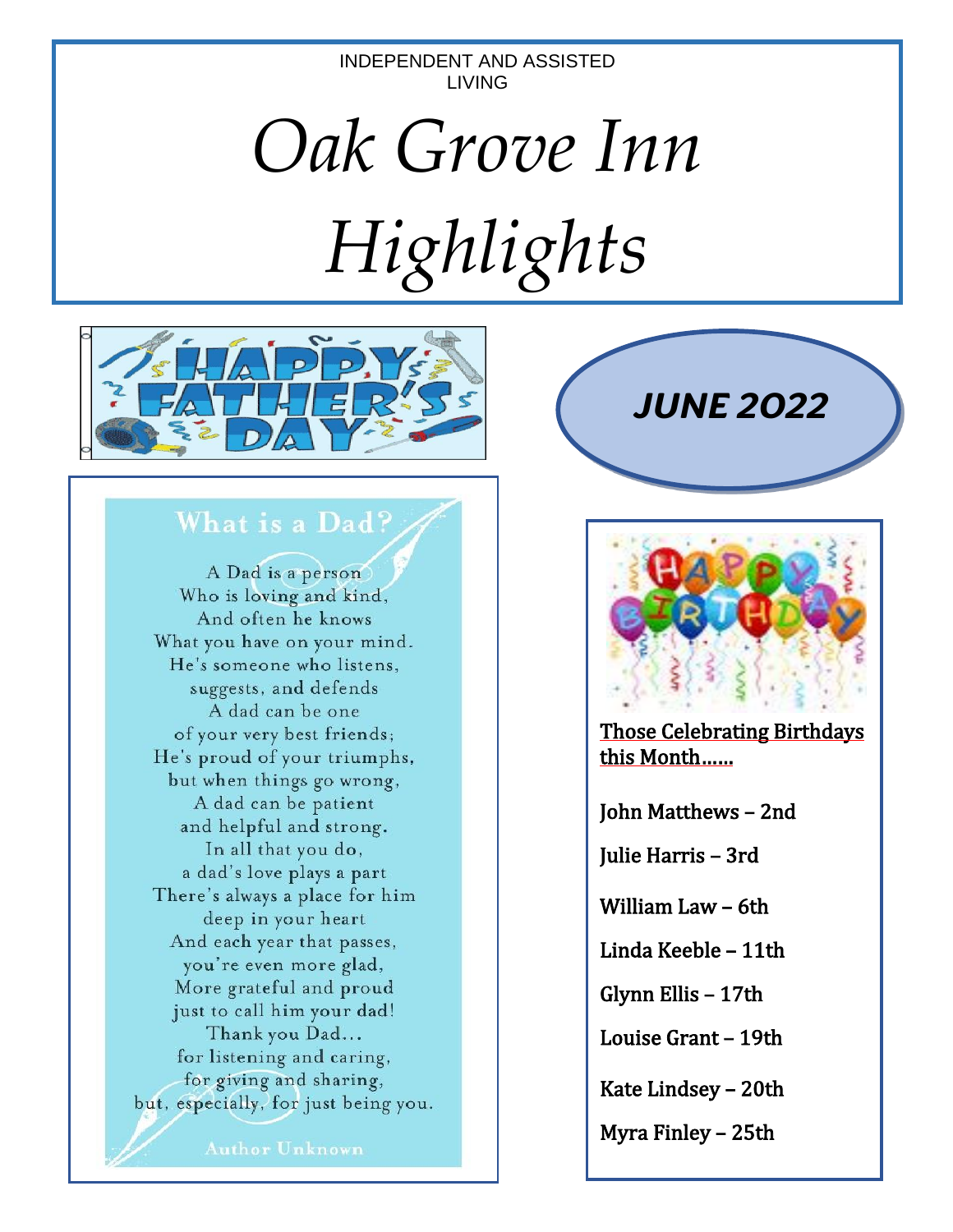### ` *HELP IN WELCOMING THESE NEW RESIDENTS TO OUR OAK GROVE INN COMMUNITY…………*



*Deanna Sasser – IL apt #217 Dona Ernsbarger – AL apt #9 Tina Hartley – IL apt #404 Tim Montgomery – AL apt #14 Douglas Catchings – IL apt #221*



*Let's roll out the Welcome Mat! Please take a few minutes to introduce yourself to these new residents.*



**TUESDAY, JUNE 14TH IS NATIONAL FLAG DAY & PAUSE FOR THE PLEDGE \*PROGRAM BEGINS AT 10:30 A.M.**



**Join us as we "Rally 'round the Flag Pole" on Tuesday, June 14th (weather permitting). The program is being presented by the Boy Scouts of America, Troop 4 and their leader along with several of their volunteer parents. The flag pole is located on the Independent Living's front parking lot. If you're an assisted living resident and would like to attend, we will have access to the Grove Park golf cart and can transport several of you at a time from AL to IL easily. Just let us know that you wish to attend. We will also be setting up the sound system so that everyone will be able to hear the presentation. \*However, we will have to cancel if it rains.**

**We will be inviting our Grove Park community neighbors to attend as well.**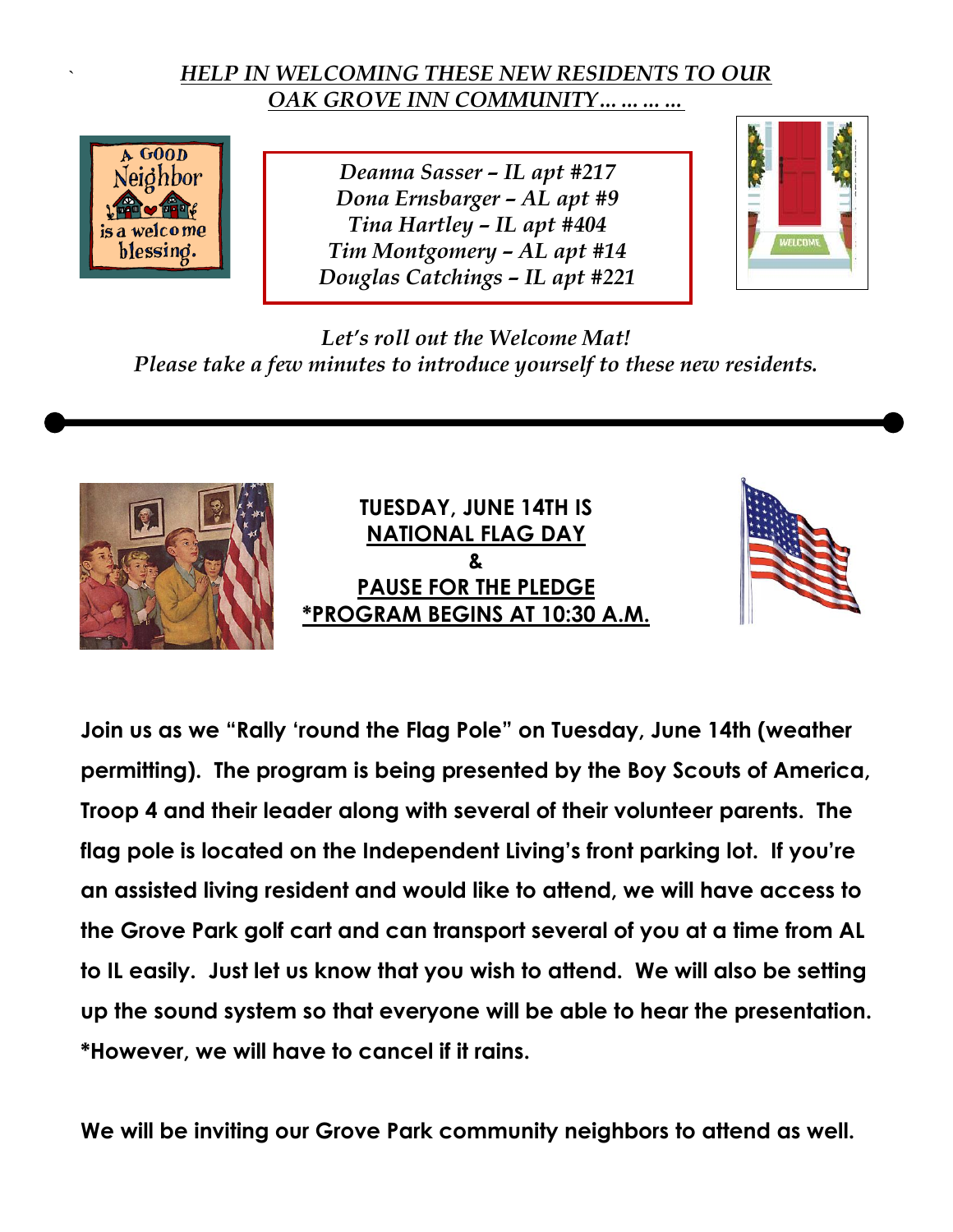

**Living in the South during Spring, Summer, and Fall months, comes the chance of severe weather and everyone needs to be prepared in case of such happening.**

**Our City of Montgomery has its' own tornado emergency siren system which is supposed to sound the first Wednesday of every month (unless bad weather is already in the forecast).**

**Oak Grove Inn also has our own tornado warning siren system. We have decided that when the city's siren sounds on that first Wednesday of the month, we'll activate ours as well for just a few minutes so you can distinguish it from the fire alarm system. You do not have to respond to it but just be aware.**

**So, please be prepared on the first Wednesday of June, which happens to be the 1st, to hear our siren system.** 





*Filet Mignon (cooked to your liking) Loaded Baked Potato Casserole Bacon-wrapped Green Bean Bundles Salad Dessert – Baked Fudge*



*Beverages of Choice – Tea, coffee, wine, beer*

*\*Both AL and IL Fathers, please be in the Clubroom (on the IL side) at 12:00 p.m. After your meal, stay for special games with your chance at winning some great prizes!*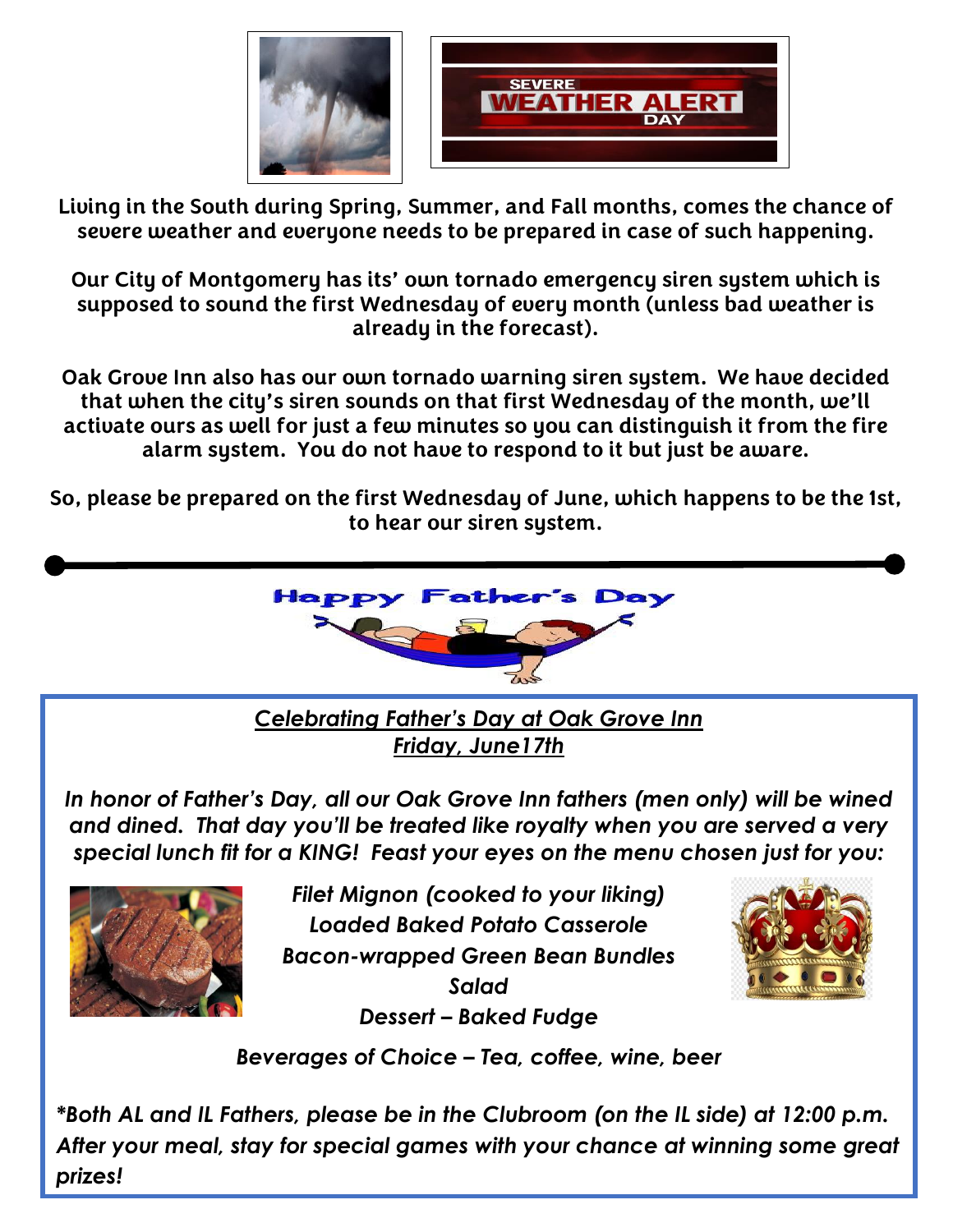

**This is the time of year for fun in the sun! With the bright, hot sun out everyone begins thinking about taking a trip to the beach. Oak Grove Inn is bringing the beach to you! So put on your sun hat and sunglasses, slip on your sandals or flip-flops and bring yourself down to our Beach Party Friday, the 19th in the IL dining room. Light refreshments and cold beverages will be served. Join the "Best Beach Wear" contest with prizes and other surprises!**

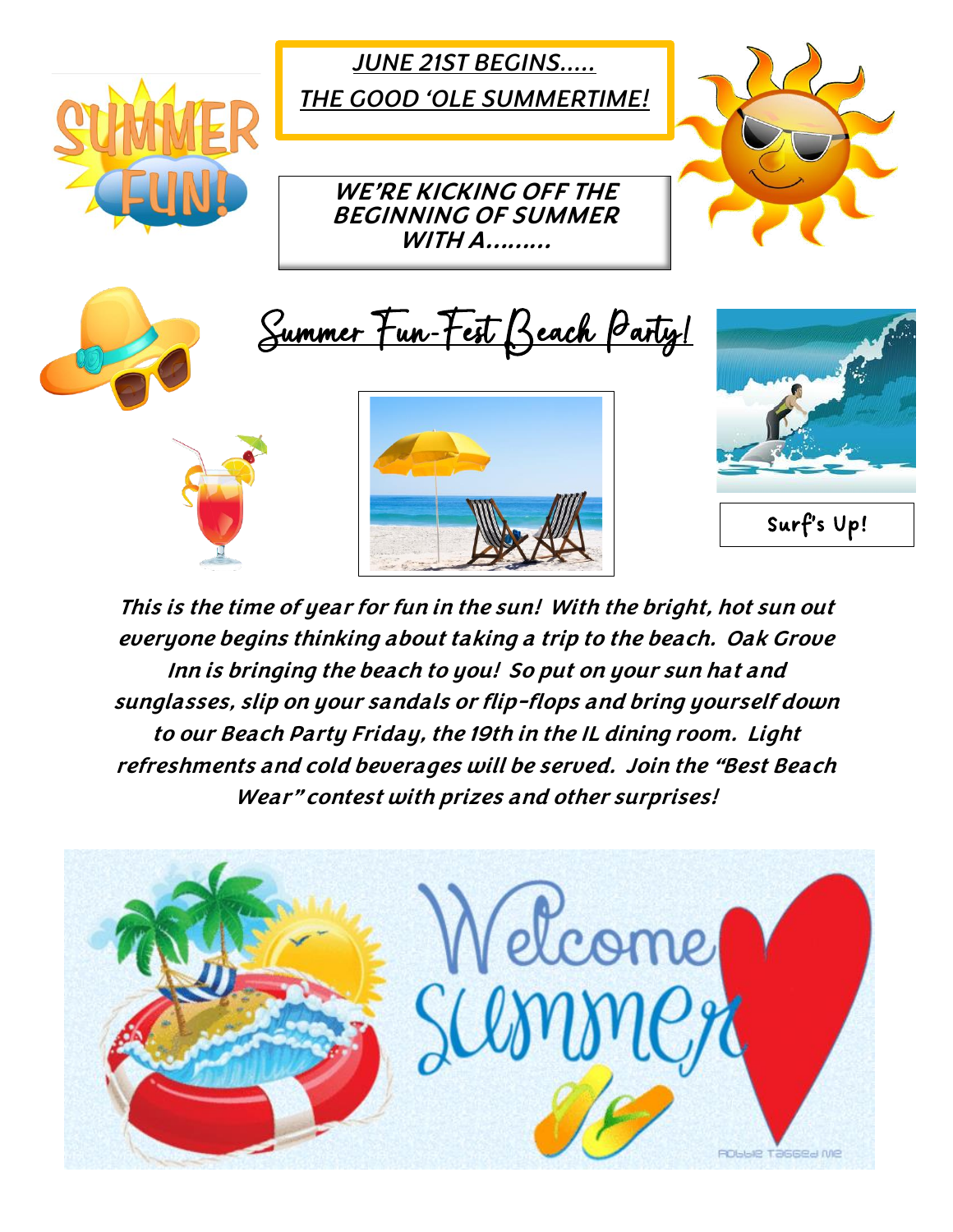### *The Times of Your Life..........*

*We want to celebrate with you as you have those "Proud" moments in your life! If you would like to share with everyone some of those moments that are occurring (i.e.; special recognitions or awards, anniversaries, graduations, weddings, new babies in the family) please contact Chris by the 15th of each month to submit your information or announcement.* 

## *WE'D LOVE TO HEAR ABOUT YOU & FROM YOU!*

*- Congrats go out to Ms. Clara Coughlin (IL 215), on the birth of yet another great-grandchild, her 12th to be exact. Born on April 22nd, a baby boy named, William Sutton Judah, to parents, Amelia and Grant Judah. The grandparents are Mary Ellen (Coughlin) and Richard Judah. Both families reside in Huntsville, AL.*

*- Ms. Kate Lindsey (IL 403) is proud to announce that her grandson, Judson Lindsey, was one of the recipients of this year's annual Jimmy Hitchcock Award. This award is presented by The YMCA of Greater Montgomery who honors outstanding local student athletes who display Christian leadership. Students are nominated by their coaches and administrators for setting a Christian example of moral fitness in their athletic development. The YMCA says 40 high school seniors were nominated for this year's award.*

*Judson, who is a senior this year at The Montgomery Academy, plays three sports – football, basketball, and baseball. During his athletic career, he has maintained a grade point average of 4.5.*

*Jimmy Hitchcock was the first All-American football player at Auburn University. He also played 3rd base for the baseball team and later signed with the New York Yankees. He started little league baseball in Montgomery.*

> *Pictured above are the 3 Hitchcock Award winners with Judson in the center.*